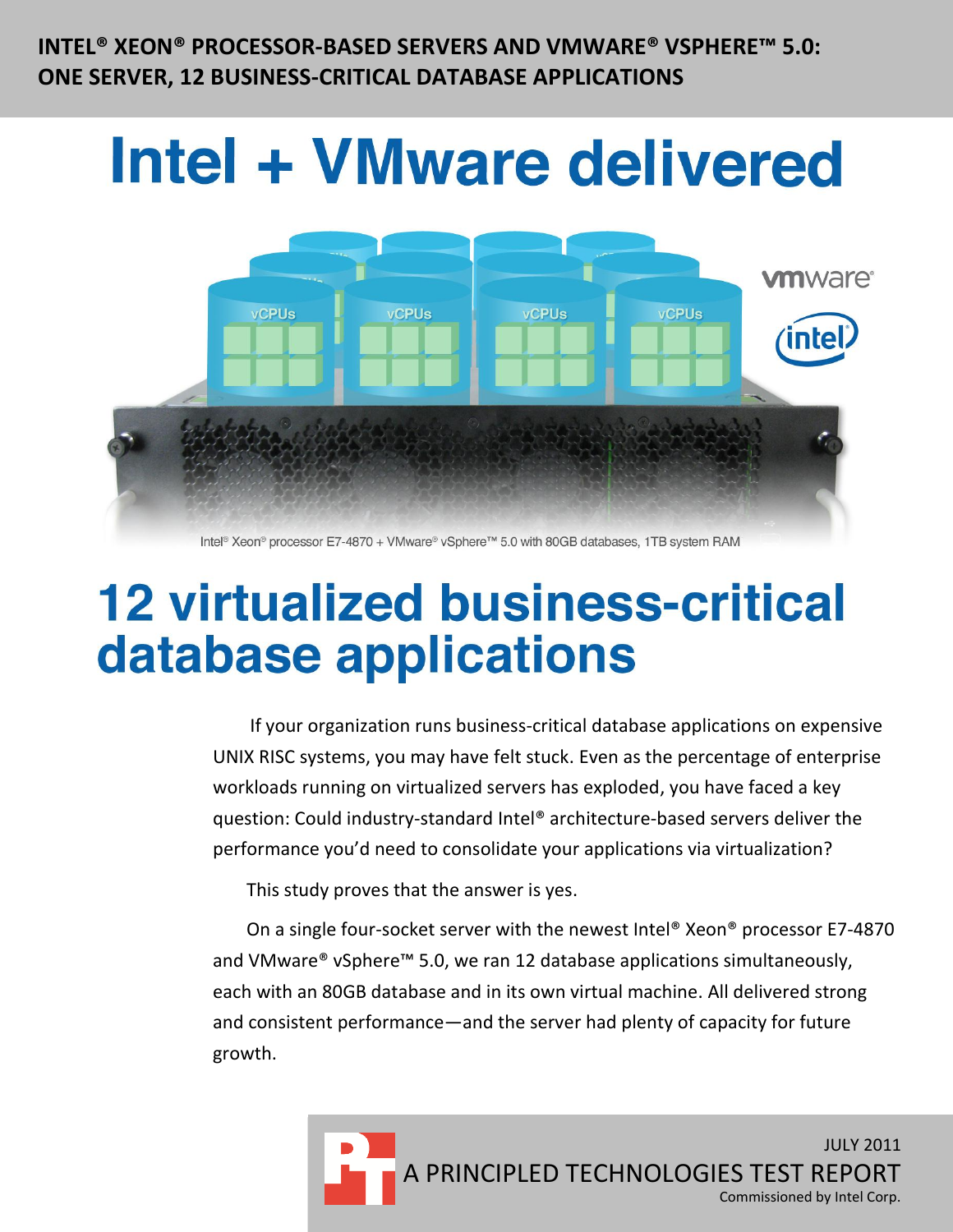# **VIRTUALIZATION ROBUST ENOUGH TO SCALE WITH YOUR APPLICATIONS**

#### **Harnessing the power of the Intel® Xeon® processor E7 family**

VMware vSphere 5.0 makes use of the power of the Intel® Xeon® processor E7 family. Among its notable features are the following:

- Full support for RAS features for reliability, availability, and serviceability, including Machine Check Architecture recovery (MCA-r)
- Intel® Trusted Execution Technology (Intel® TXT)
- Support for up to 2TB of system memory

 $\overline{a}$ 

 Full utilization of the 10-core, 20-thread processor, allowing 80 threads per four-socket server

The argument for migrating from a UNIX/RISC platform to industrystandard Intel-architecture servers running virtual machines (VMs) is straightforward enough: Reduce your capital and operational expenses while maintaining the same or better service levels. What's not to like? And what enterprise would opt out of lowering hardware, power consumption, and maintenance costs? Possibly yours, if your databases are business critical.

Studies abound quantifying the dramatic "consolidation ratios" UNIX/RISCto-Intel migrations make possible and the associated cost savings. However, because they feature small workloads, they don't reflect the scenario you're hoping to achieve—reliably running multiple large database applications, each in its own VM. VMware's most recent version of vSphere has stepped up to take full advantage of the Intel Xeon processor E7-4870's enormous potential, making such a proposition possible.

To learn just how well the Intel/VMware solution supports multiple database applications, we ran Benchmark Factory's TPC-H-like workload against 12 virtual machines using 80GB databases. By fully utilizing the Intel Xeon processor E7-4870-based server's massive core count, this solution comfortably supported 12 80GB databases. It did so without overcommitting resources, allowing all VMs to run in parallel with solid performance.

Our research suggests that a large UNIX/RISC-based, business-critical database application that was handling peaks of approximately 10,000 queries per hour was delivering good performance. For instance, in a concurrency and workload management study by the WinterCorp consulting group, researchers state that Nationwide Financial Services completes around 2,500 queries per hour, with a maximum of 10,000 queries per hour, using a TwinFin™ data warehouse appliance from Netezza®, an IBM® Company.<sup>1</sup> In our testing, each of the database applications in the 12 VMs far exceeded that many queries per hour, so each could replace an existing server running such a business-critical database application.

These results show how your enterprise can maintain or even improve upon the performance of the UNIX/RISC platform while cutting your costs considerably.

<sup>&</sup>lt;sup>1</sup> <http://www.netezza.com/documents/whitepapers/Concurrency-and-Workload-Management-WP.pdf>

Intel® Xeon® processor-based servers and VMware® vSphere™ 5.0: A Principled Technologies test report **2** One server, 12 business-critical database applications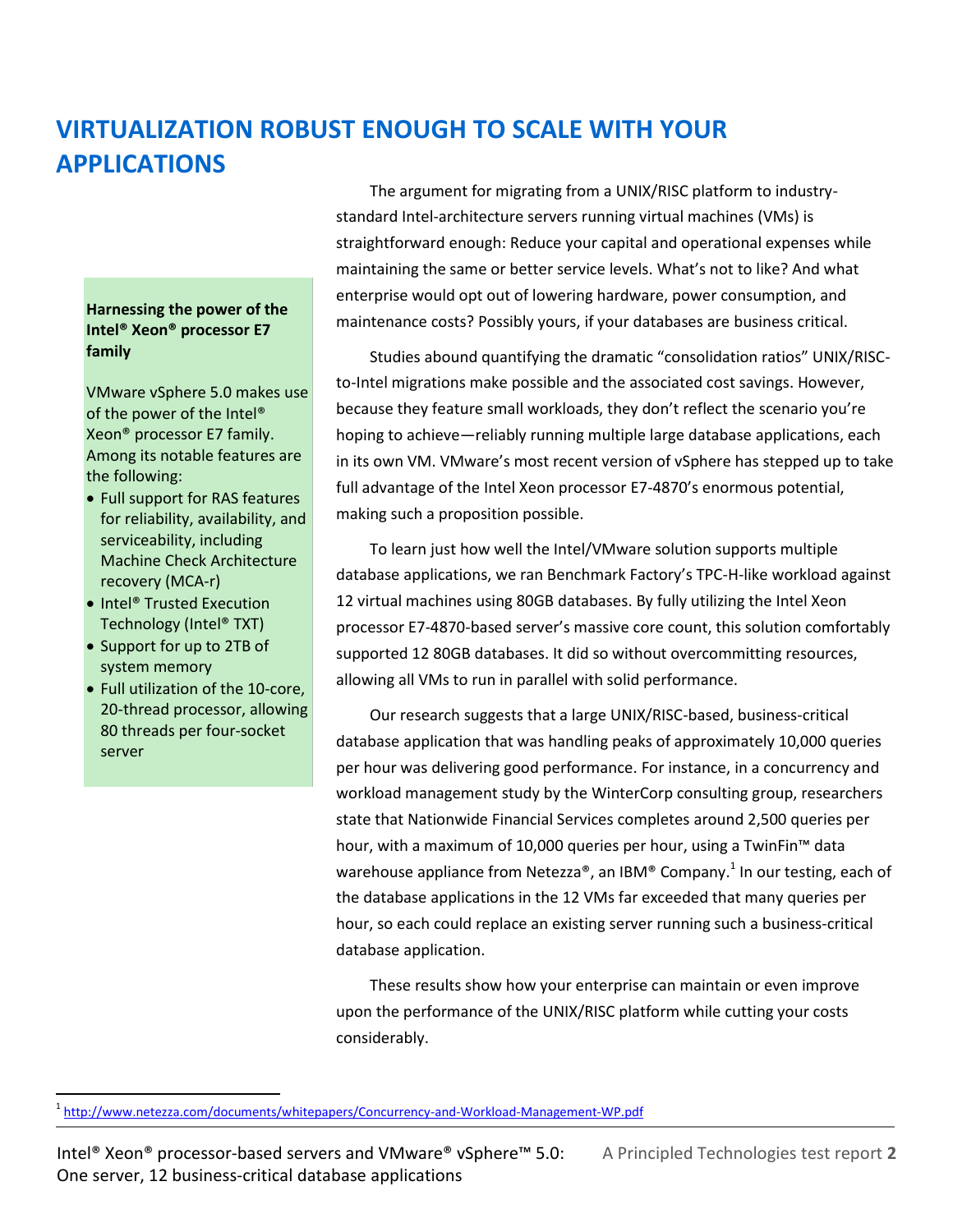# **HOW MANY 80GB DATABASE APPS CAN THIS PLATFORM HANDLE WITH EASE?**

We used Quest Software® Benchmark Factory® as our test engine, using its custom load scenario feature to create a TPC-H-like business-intelligence database workload. (While Benchmark Factory's workload is similar to the more widely known Transaction Processing Performance Council [TPC] benchmarks, the results are not directly comparable. In addition, benchmark results on different database sizes are not comparable.) We used Benchmark Factory's workload because it focuses on decision support systems, which run complex queries, examine large data volumes, and provide answers to important business questions. The Intel Xeon processor E7-4870-based server with VMware vSphere 5.0 ran 12 virtual machines each with updated operating systems and database software as well as an 80GB Benchmark Factory-created database. We conducted three test runs and report the median run.

As Figure 1 shows, the 12 VMs achieved comparable Benchmark Factory TPC-H scores. All 12 VMs ran Benchmark Factory's TPC-H-like workload concurrently and completed their tasks in about the same time. Given that the scores are all over 10,000 queries per hour, each VM should be able to replace an existing business intelligence database server. The Intel Xeon processor E7- 4870-based server was near 80 percent processor utilization for all three runs.

| <b>VM</b>            | <b>Benchmark Factory</b><br><b>QphH</b> score | <b>Run time</b><br>(seconds) |
|----------------------|-----------------------------------------------|------------------------------|
| VM <sub>1</sub>      | 14,947                                        | 638                          |
| VM <sub>2</sub>      | 14,408                                        | 687                          |
| VM3                  | 14,382                                        | 675                          |
| VM <sub>4</sub>      | 14,356                                        | 671                          |
| VM <sub>5</sub>      | 11,926                                        | 721                          |
| VM <sub>6</sub>      | 14,195                                        | 683                          |
| VM <sub>7</sub>      | 14,699                                        | 622                          |
| VM <sub>8</sub>      | 14,723                                        | 637                          |
| <b>VM9</b>           | 14,131                                        | 675                          |
| <b>VM 10</b>         | 14,642                                        | 652                          |
| <b>VM 11</b>         | 14,381                                        | 666                          |
| <b>VM 12</b>         | 13,349                                        | 680                          |
| <b>Total/Average</b> | 170,139                                       | 667                          |

**Figure 1. The processing power and other capabilities of the Intel® Xeon® processor E7-4870-based server allowed all 12 VMs to run with consistent performance.**

We provide server configuration information in [Appendix A,](#page-4-0) our detailed test results in **Appendix B**, and our detailed test methodology in **Appendix C**.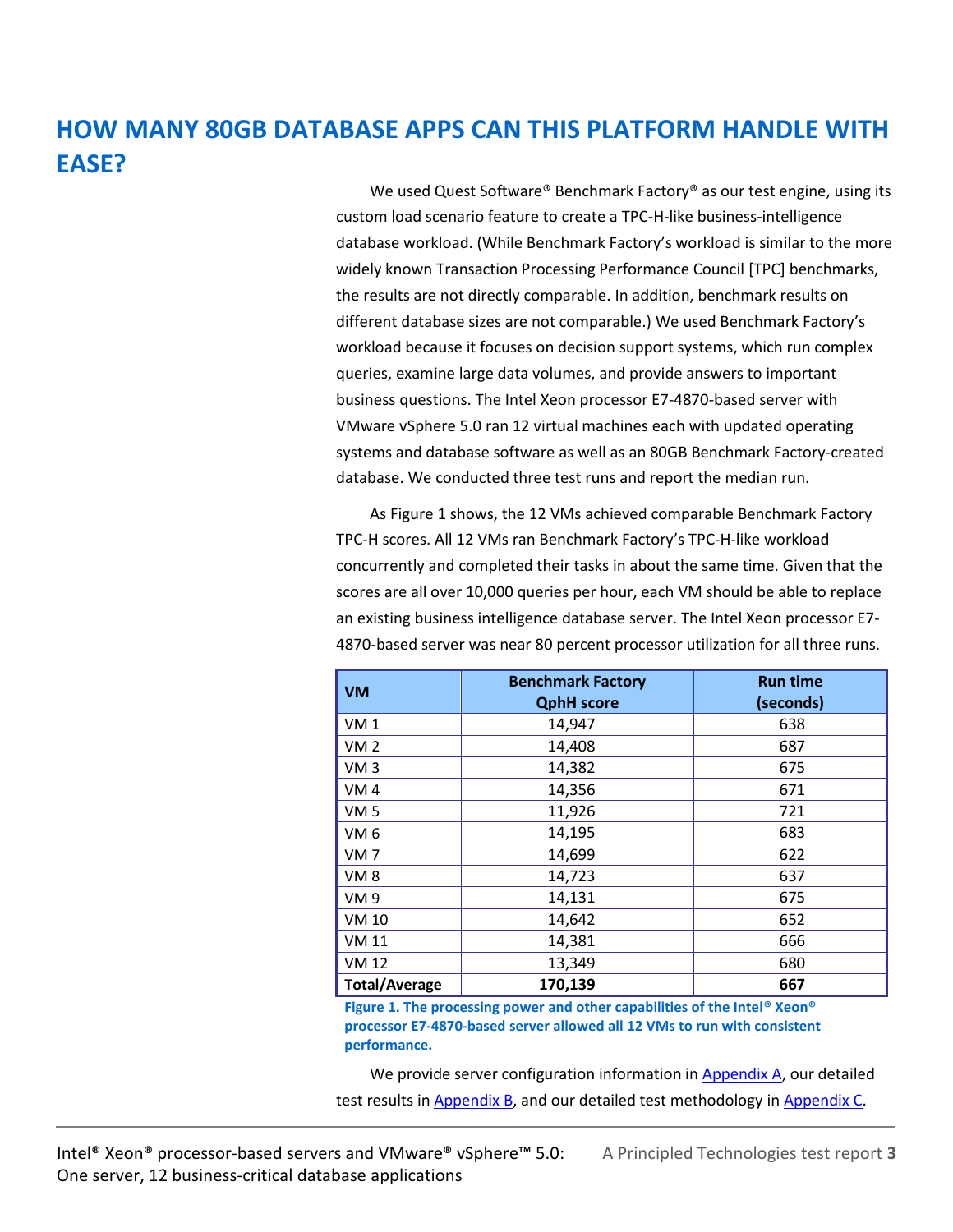# **SUMMARY**

These results show the consistently strong performance you can expect using virtualization on an Intel Xeon processor E7-4870-based server running VMware vSphere 5.0 to run very large business-critical database applications. The implications for your enterprise are significant: You can enjoy the same reliable performance you have had with the UNIX/RISC platform while lowering hardware, power consumption, and maintenance costs.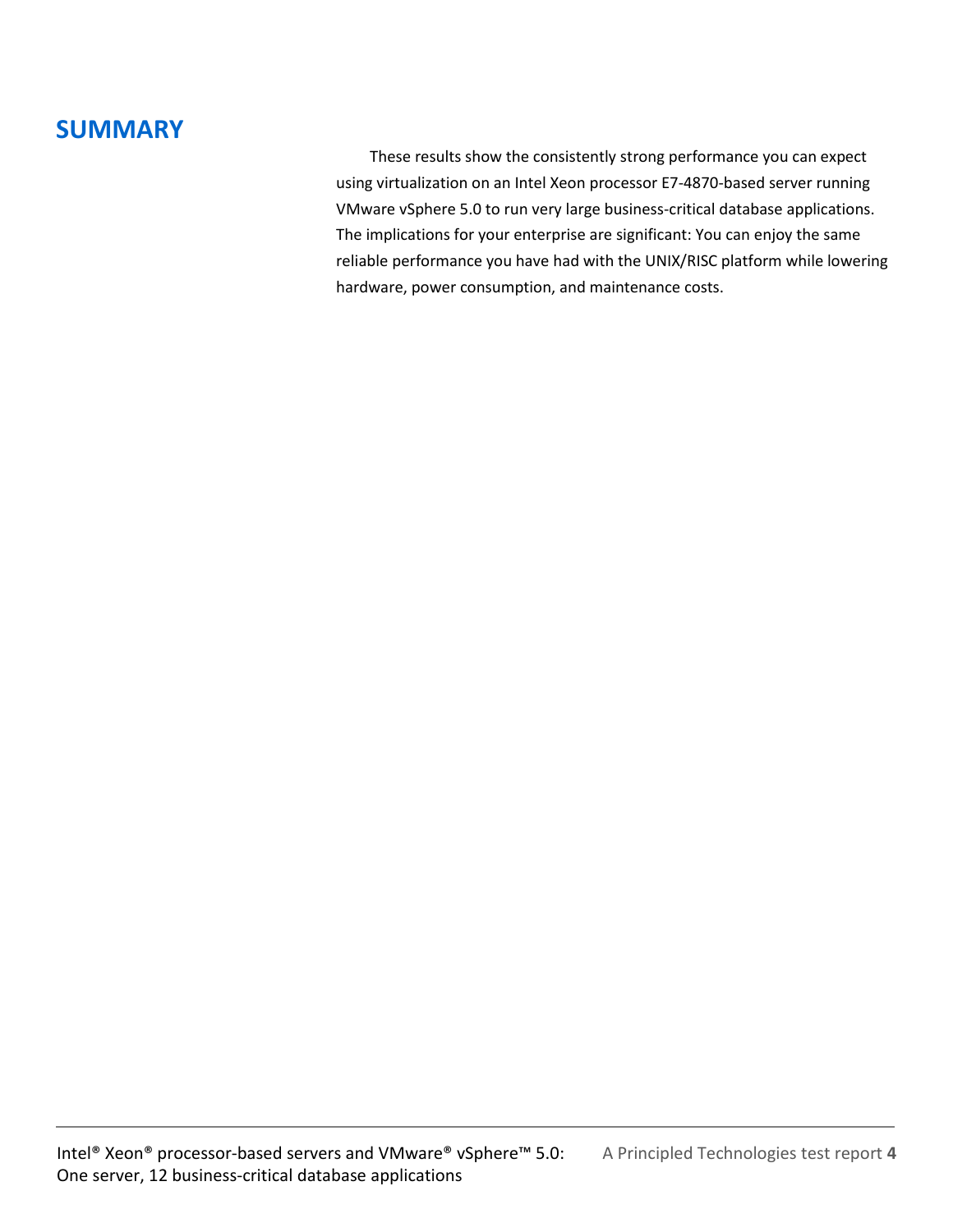# <span id="page-4-0"></span>**APPENDIX A – SERVER AND STORAGE CONFIGURATION INFORMATION**

Figure 2 provides detailed configuration information about the test server.

| <b>System</b>                         | Intel <sup>®</sup> Xeon <sup>®</sup> processor E7-4870-based server |  |  |  |  |
|---------------------------------------|---------------------------------------------------------------------|--|--|--|--|
| <b>Power supplies</b>                 |                                                                     |  |  |  |  |
| <b>Total number</b>                   | 4                                                                   |  |  |  |  |
| Vendor and model number               | Delta DPS-850FB                                                     |  |  |  |  |
| Wattage of each (W)                   | 850                                                                 |  |  |  |  |
| <b>Cooling fans</b>                   |                                                                     |  |  |  |  |
| <b>Total number</b>                   | 8                                                                   |  |  |  |  |
| Vendor and model number               | Delta PFB0812DHE                                                    |  |  |  |  |
| Dimensions (h x w) of each            | 3.50" x 3.50"                                                       |  |  |  |  |
| Volts                                 | 12                                                                  |  |  |  |  |
| Amps                                  | 3.3                                                                 |  |  |  |  |
| General                               |                                                                     |  |  |  |  |
| Number of processor packages          | 4                                                                   |  |  |  |  |
| Number of cores per processor         | 10                                                                  |  |  |  |  |
| Number of hardware threads per core   | $\overline{c}$                                                      |  |  |  |  |
| <b>CPU</b>                            |                                                                     |  |  |  |  |
| Vendor                                | Intel                                                               |  |  |  |  |
| Name                                  | Xeon                                                                |  |  |  |  |
| Model number                          | E7-4870                                                             |  |  |  |  |
| Stepping                              | F <sub>2</sub>                                                      |  |  |  |  |
| Socket type                           | Socket 1567                                                         |  |  |  |  |
| Core frequency (GHz)                  | 2.40                                                                |  |  |  |  |
| Bus frequency (GT/s)                  | 6.4                                                                 |  |  |  |  |
| L1 cache                              | 32 KB + 32 KB (per core)                                            |  |  |  |  |
| L <sub>2</sub> cache                  | 256 KB (per core)                                                   |  |  |  |  |
| L3 cache (MB)                         | 30                                                                  |  |  |  |  |
| Platform                              |                                                                     |  |  |  |  |
| Vendor and model number               | Quanta QCI QSSC-S4R                                                 |  |  |  |  |
| Motherboard model number              | 31S4RMB00A0                                                         |  |  |  |  |
| Motherboard chipset                   | Intel <sup>®</sup> 7500 chipset                                     |  |  |  |  |
|                                       | Intel QSSC-S4RQCI.01.00.S012.031420111618                           |  |  |  |  |
| BIOS name and version                 | (03/14/2011)                                                        |  |  |  |  |
| <b>BIOS</b> settings                  | Intel <sup>®</sup> Virtualization Technology Enabled                |  |  |  |  |
| <b>Memory module(s)</b>               |                                                                     |  |  |  |  |
| Total RAM in system (GB)              | 1,024                                                               |  |  |  |  |
| Vendor and model number               | Samsung M393B2K70CM0-CF8                                            |  |  |  |  |
| <b>Type</b>                           | DDR3 PC3-8500                                                       |  |  |  |  |
| Speed (MHz)                           | 1,066                                                               |  |  |  |  |
| Speed running in the system (MHz)     | 1,066                                                               |  |  |  |  |
| Timing/Latency (tCL-tRCD-tRP-tRASmin) | $7 - 7 - 7 - 20$                                                    |  |  |  |  |
| Size (GB)                             | 16                                                                  |  |  |  |  |

Intel® Xeon® processor-based servers and VMware® vSphere™ 5.0: A Principled Technologies test report **5** One server, 12 business-critical database applications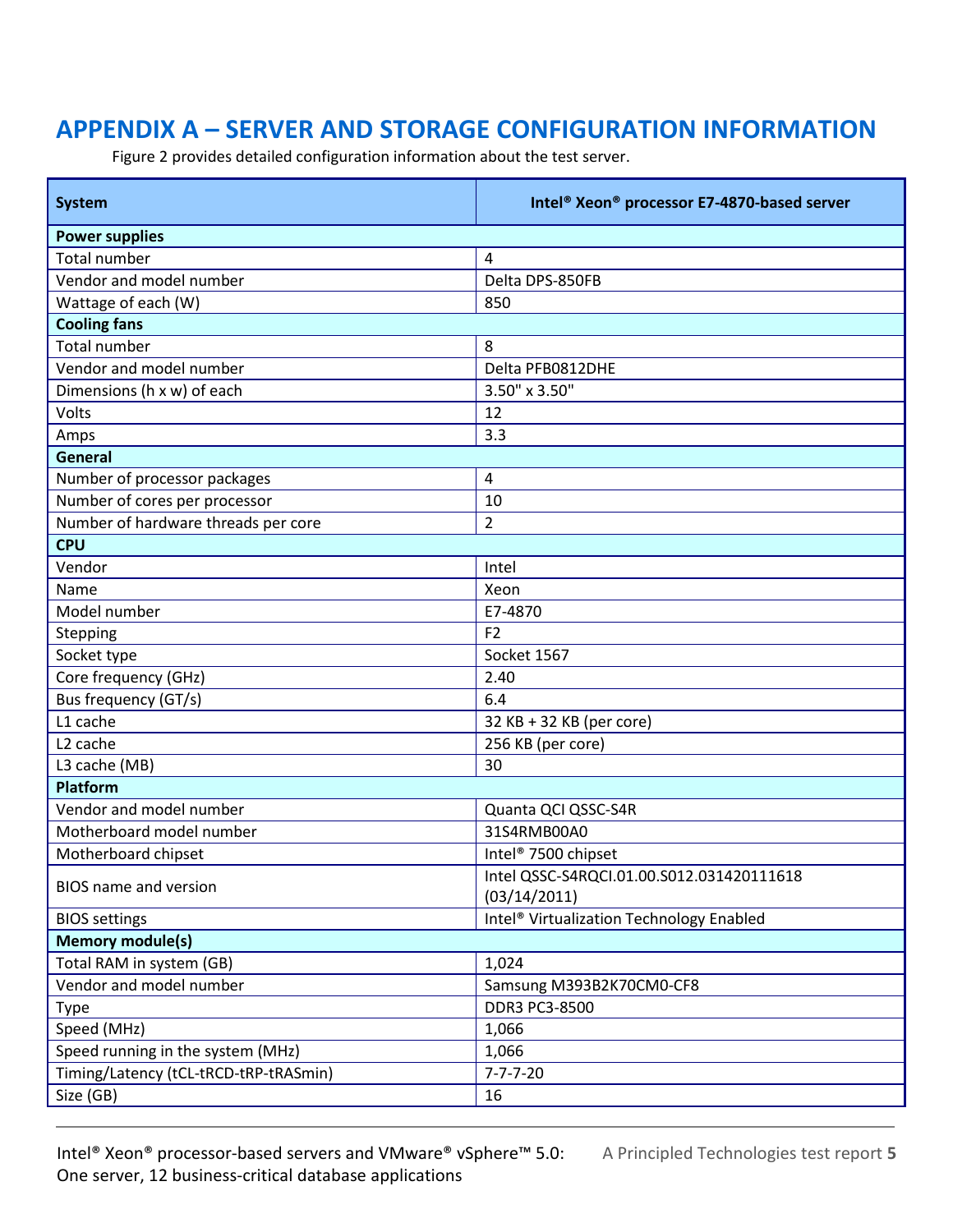| <b>System</b>             | Intel <sup>®</sup> Xeon <sup>®</sup> processor E7-4870-based server |  |  |  |
|---------------------------|---------------------------------------------------------------------|--|--|--|
| Number of RAM module(s)   | 64                                                                  |  |  |  |
| Chip organization         | Double-sided                                                        |  |  |  |
| Rank                      | Quad                                                                |  |  |  |
| <b>Hard disk</b>          |                                                                     |  |  |  |
| Vendor and model number   | Seagate ST9146803SS                                                 |  |  |  |
| Number of disks in system | $\overline{2}$                                                      |  |  |  |
| Size (GB)                 | 146                                                                 |  |  |  |
| Buffer size (MB)          | 16                                                                  |  |  |  |
| <b>RPM</b>                | 10,000                                                              |  |  |  |
| <b>Type</b>               | SAS                                                                 |  |  |  |
| <b>Operating system</b>   |                                                                     |  |  |  |
| Name                      | VMware ESXi 5.0.0                                                   |  |  |  |
| File system               | EXT <sub>3</sub>                                                    |  |  |  |
| Kernel                    | 5.0.0                                                               |  |  |  |
| <b>Build</b>              | 441354                                                              |  |  |  |
| Language                  | English                                                             |  |  |  |
| <b>Ethernet</b>           |                                                                     |  |  |  |
| Vendor and model number   | Intel 82576NS Gigabit Ethernet Controller                           |  |  |  |
| Integrated<br>Type        |                                                                     |  |  |  |
| <b>Optical drive(s)</b>   |                                                                     |  |  |  |
| Vendor and model number   | Sony Optiarc AD-7580S                                               |  |  |  |
| Type                      | <b>DVD-RW</b>                                                       |  |  |  |
| <b>USB ports</b>          |                                                                     |  |  |  |
| Number                    | 5                                                                   |  |  |  |
| <b>Type</b>               | <b>USB 2.0</b>                                                      |  |  |  |

**Figure 2. Server configuration information.**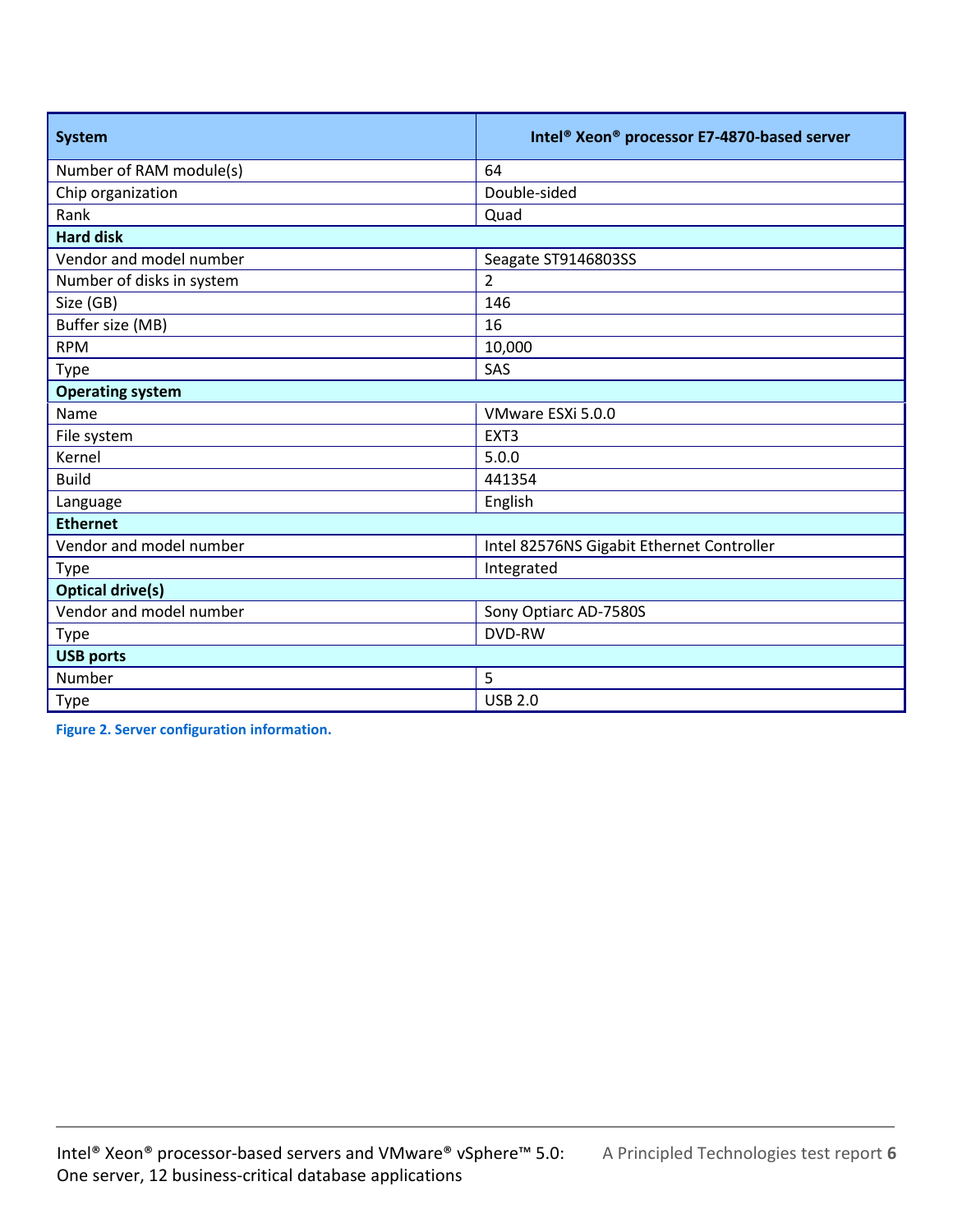# <span id="page-6-0"></span>**APPENDIX B – DETAILED TEST RESULTS**

Figure 3 presents our results from all three 12 VM test runs.

| <b>VM</b>            | <b>Benchmark Factory TPC-H score</b> | <b>Run time (seconds)</b> | <b>CPU</b> utilization |
|----------------------|--------------------------------------|---------------------------|------------------------|
| Run 1                |                                      |                           |                        |
| VM <sub>1</sub>      | 15,164                               | 645                       |                        |
| VM <sub>2</sub>      | 14,901                               | 654                       |                        |
| VM <sub>3</sub>      | 13,748                               | 687                       |                        |
| VM <sub>4</sub>      | 14,166                               | 693                       |                        |
| VM <sub>5</sub>      | 15,208                               | 615                       |                        |
| VM <sub>6</sub>      | 14,647                               | 720                       |                        |
| VM <sub>7</sub>      | 14,553                               | 621                       |                        |
| VM <sub>8</sub>      | 14,244                               | 644                       |                        |
| VM <sub>9</sub>      | 14,373                               | 673                       |                        |
| <b>VM 10</b>         | 13,733                               | 657                       |                        |
| <b>VM 11</b>         | 13,219                               | 670                       |                        |
| <b>VM 12</b>         | 12,584                               | 682                       |                        |
| <b>Total/Average</b> | 170,540                              | 663                       | 82%                    |
| Run 2                |                                      |                           |                        |
| VM <sub>1</sub>      | 14,947                               | 638                       |                        |
| VM <sub>2</sub>      | 14,408                               | 687                       |                        |
| VM <sub>3</sub>      | 14,382                               | 675                       |                        |
| VM <sub>4</sub>      | 14,356                               | 671                       |                        |
| VM <sub>5</sub>      | 11,926                               | 721                       |                        |
| VM <sub>6</sub>      | 14,195                               | 683                       |                        |
| VM <sub>7</sub>      | 14,699                               | 622                       |                        |
| VM <sub>8</sub>      | 14,723                               | 637                       |                        |
| VM <sub>9</sub>      | 14,131                               | 675                       |                        |
| <b>VM 10</b>         | 14,642                               | 652                       |                        |
| <b>VM 11</b>         | 14,381                               | 666                       |                        |
| <b>VM 12</b>         | 13,349                               | 680                       |                        |
| <b>Total/Average</b> | 170,139                              | 667                       | 83%                    |
| Run 3                |                                      |                           |                        |
| VM <sub>1</sub>      | 14,414                               | 658                       |                        |
| VM <sub>2</sub>      | 14,600                               | 689                       |                        |
| VM <sub>3</sub>      | 14,065                               | 694                       |                        |
| VM4                  | 14,289                               | 689                       |                        |
| VM <sub>5</sub>      | 13,384                               | 709                       |                        |
| VM <sub>6</sub>      | 14,309                               | 679                       |                        |
| VM <sub>7</sub>      | 14,585                               | 640                       |                        |
| VM <sub>8</sub>      | 13,016                               | 664                       |                        |
| VM <sub>9</sub>      | 13,970                               | 688                       |                        |
| <b>VM 10</b>         | 12,632                               | 720                       |                        |
| <b>VM 11</b>         | 13,856                               | 678                       |                        |
| <b>VM 12</b>         | 12,720                               | 719                       |                        |
| <b>Total/Average</b> | 165,840                              | 686                       | 83%                    |

**Figure 3. Results from our three 12 VM test runs.**

Intel® Xeon® processor-based servers and VMware® vSphere™ 5.0: A Principled Technologies test report **7** One server, 12 business-critical database applications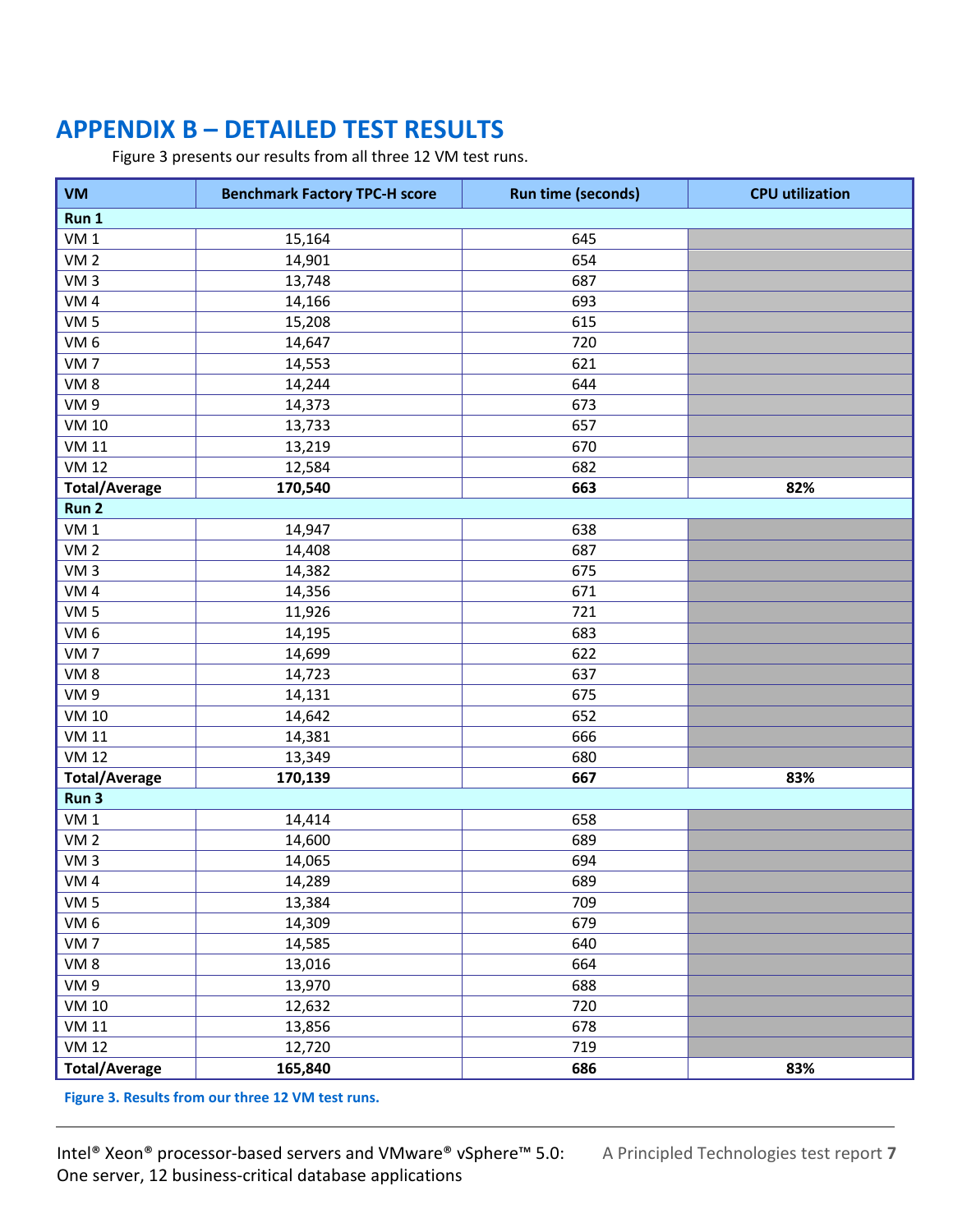# <span id="page-7-0"></span>**APPENDIX C – DETAILED TEST METHODOLOGY**

In this appendix, we present the steps we followed as we conducted our testing. To measure database performance, we used the Benchmark Factory for Databases tool, which lets you conduct database workload replay, industry-standard benchmark testing, and scalability testing. It enables you to deploy changes to your database environment with confidence by reducing the risks associated with patches, upgrades, migrations, and adjustments to virtual machine configurations. Benchmark Factory is a more flexible, simpler, and less expensive alternative to Oracle Real Application Testing. With this workload replay and scheduling software, you can eliminate slow SQL database performance and dramatically simplify high performance database management. More information on Benchmark Factory is available a[t http://www.quest.com/benchmark-factory/](http://www.quest.com/benchmark-factory/)

#### **Setting up and configuring the EMC storage**

We used an EMC® CLARiiON® Fibre Channel connected SAN for this testing. The CX3-40 has two storage processors SP-A and SP-B. We used three QLogic® QLE2462 dual-port host bus adapters (HBA) in our server for testing. We cabled six HBA ports to each SP (A and B) on the SAN to balance the load between SPs. We used seven enclosures of disks on the SAN; with one exception, each enclosure had 15 disks. One of the trays only had 13 disks.

We ran one SQL Server 2008 R2 instance per VM. We created six RAID groups for our test server, two for VM operating systems and four for VM databases/logs. Each of the six RAID groups was composed of 16 disks and set up as a RAID 0. We then created six 1,066GB LUNs, one on each RAID group.

#### **Installing VMware vSphere 5.0**

- 1. Turn on the server, and insert the vSphere CD.
- 2. Once the server boots from the CD, it should go into an automatic setup process. This should take about 45 minutes.
- 3. Once the setup completes, VMware vSphere boots and is ready for use.

#### **Installing vSphere client on a management workstation**

- 1. Configure your management workstation to be on the same subnet as your vSphere server. In Internet Explorer, navigate to the IP address of your vSphere server.
- 2. Accept certificate warnings by clicking Continue to this website (not recommended), and continue.
- 3. Click Download vSphere Client to download the vSphere client.
- 4. Choose Run to Install.
- 5. Choose your language, and click OK.
- 6. At the Welcome screen, click Next.
- 7. Read the End-User Patent Agreement, and click Next.
- 8. Accept the license terms, and click Next.
- 9. Enter user and organization details, and click Next.
- 10. At the Destination folder screen, click Change if you wish to change your install destination; otherwise click Next.
- 11. Click Install.
- 12. To complete the installation, click Finish.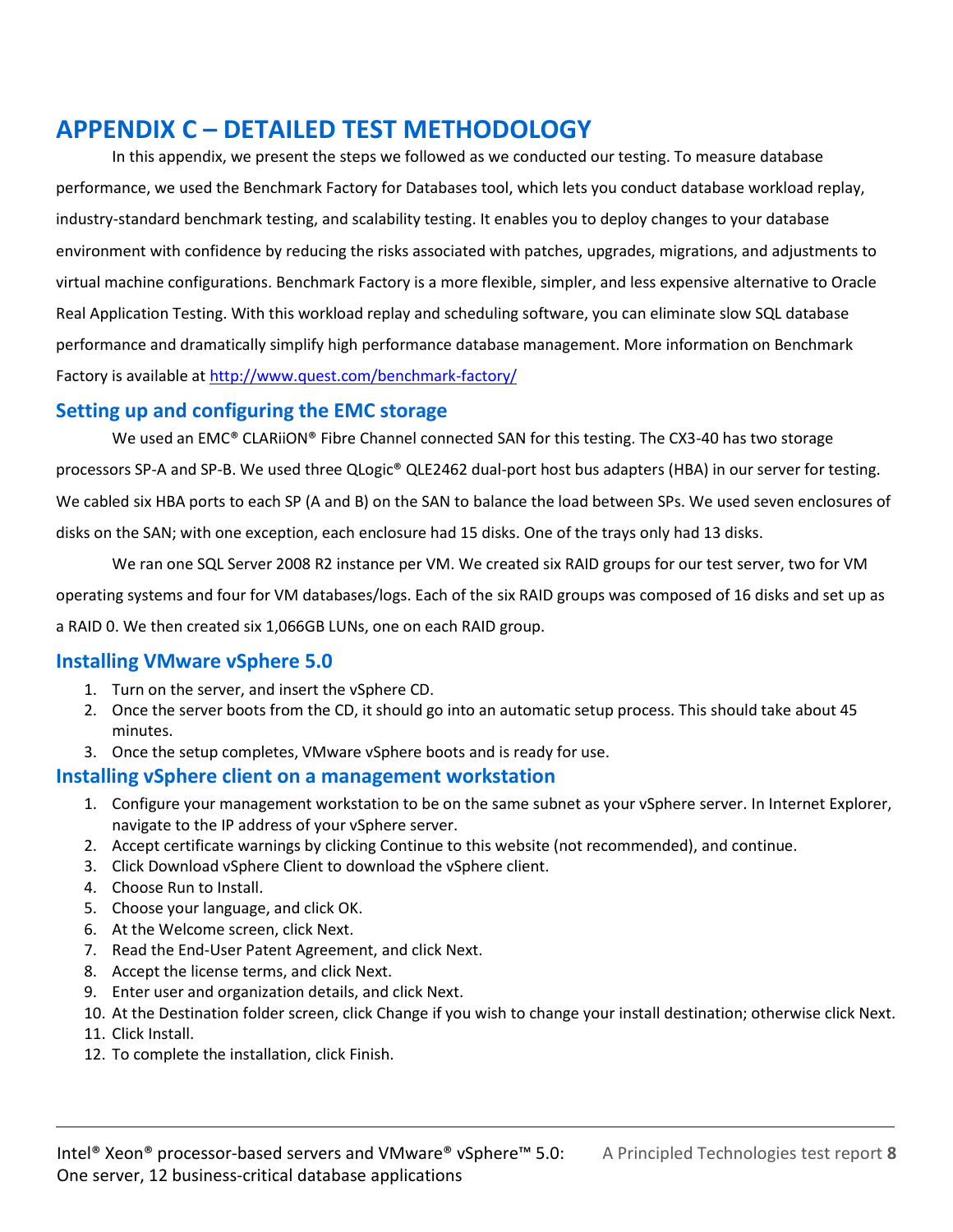#### **Creating a virtual machine with vSphere**

- 1. Click Start→All Programs→VMware→VMware vSphere client.
- 2. Enter the IP address or hostname, user name, and password, and click Login.
- 3. Right-click on the host, and choose New Virtual Machine.
- 4. Choose Custom, and click Next.
- 5. Assign a name to the virtual machine, and click Next.
- 6. Select a datastore for the virtual machine files, and click Next.
- 7. Choose Virtual Machine Version: 8, and click Next.
- 8. Choose Microsoft Windows, then Microsoft Windows Server 2008 R2 (64-bit). Click Next.
- 9. Select the number of virtual processors and cores per virtual processor you want to allocate (six virtual processors and one core per virtual processor in our case), and click Next.
- 10. Select the amount of RAM you want to allocate (82 GB in our case), and click Next.
- 11. Select 1 as the number of NICs, select your network, and select your desired network adapter. Click Next.
- 12. Choose LSI Logic SAS as the SCSI controller, and click Next.
- 13. Select Create a new virtual disk, and click Next.
- 14. Choose disk size, store location, select Flat Disk, and click Next.
- 15. Select the appropriate virtual device node, and click Next.
- 16. Click Finish.

#### **Installing Windows Server 2008 R2 Datacenter Edition on the hosts**

- 1. Insert the installation DVD for Windows Server 2008 R2 x64 into the drive.
- 2. In vSphere, right-click the virtual machine, and choose Edit Settings.
- 3. Click CD/DVD drive 1, click the Host Device radio button, and choose the appropriate drive.
- 4. Click OK.
- 5. Right-click the machine, and choose Power $\rightarrow$ Power On.
- 6. Right-click the machine, and choose Open console.
- 7. At the Language Selection Screen, click Next.
- 8. Click Install Now.
- 9. Select Windows Server 2008 R2 Datacenter (Full Installation), and click Next.
- 10. Click the I accept the license terms check box, and click Next.
- 11. Click Custom.
- 12. Click Drive options (advanced).
- 13. Ensure you select the proper drive, and click New.
- 14. Click Apply.
- 15. Click Next.
- 16. At the User's password must be changed before logging on warning screen, click OK.
- 17. Set the Administrator password, and click the arrow to continue.
- 18. At the Your password has been changed screen, click OK.

#### **Installing VMware tools on the Virtual machine**

- 1. Right-click the virtual machine, select Guest $\rightarrow$ Install/Upgrade VMware tools.
- 2. Click OK to close the VMware Tools warning.
- 3. Right-click the VM, and choose Open Console.
- 4. Double-click Run setup.exe
- 5. At the Welcome screen, click Next.
- 6. Select Typical Installation, and click Next.
- 7. Click Install.
- 8. After installation is complete, click Finish, and restart the virtual machine.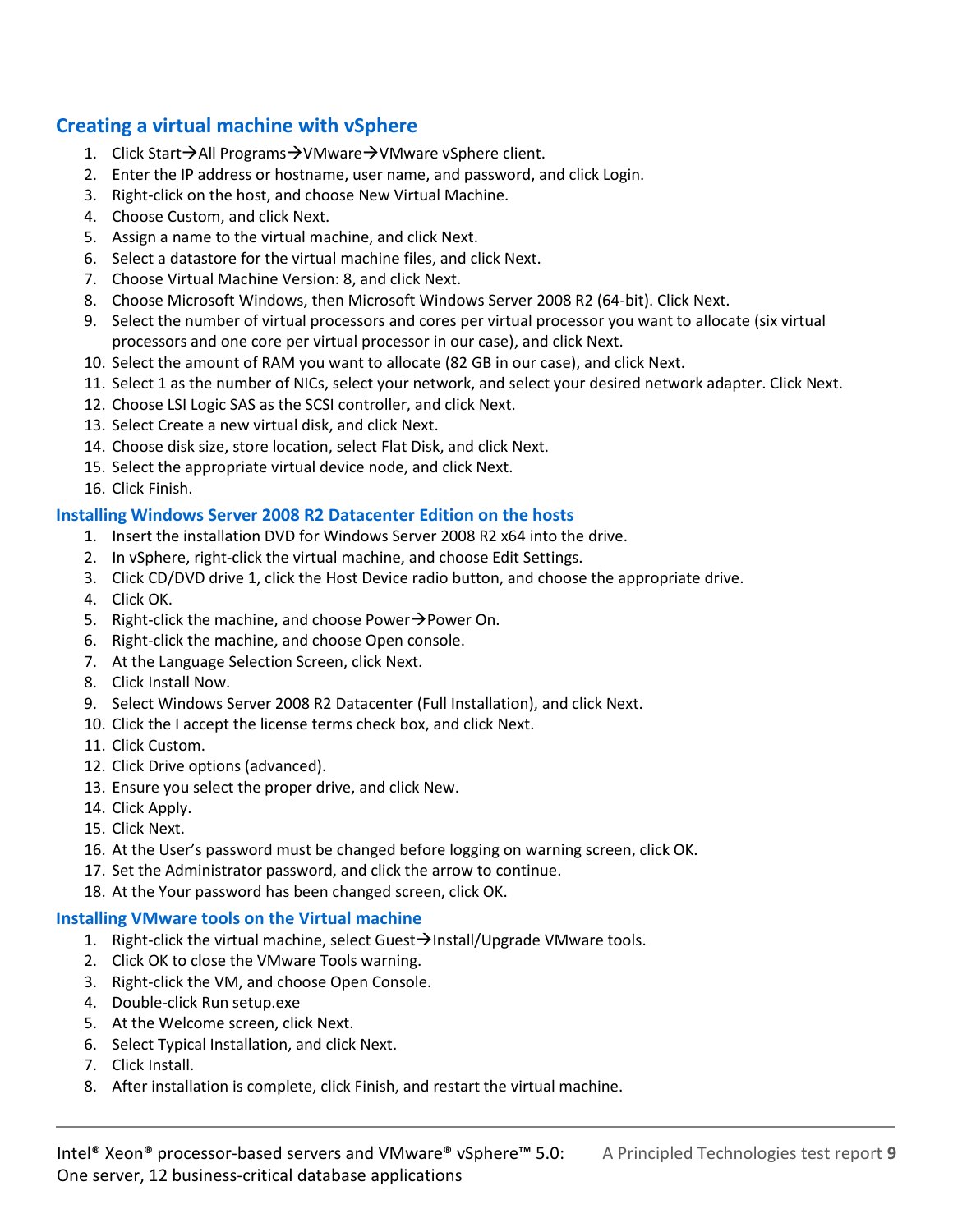#### **How to create additional virtual disks**

- 1. Right-click the virtual machine, and select Edit Settings.
- 2. Click Add…
- 3. Select Hard Disk, and click Next.
- 4. Select Create a new virtual disk, and click Next.
- 5. Change the size of your virtual disk to 125 GB, select your database datastore, and click Next.
- 6. Change your virtual device node to SCSI (1:0), and click Next.
- 7. To complete the creation of your virtual disk, click Finish.
- 8. Click SCSI Controller 1.
- 9. Under SCSI Controller Type, click Change.
- 10. Select VMware Paravirtual, and click Next.
- 11. Repeat steps 1 through 7 to create an additional 10 GB virtual disk to store tempdb.

#### **Enabling Large Pages**

- 1. Click Start $\rightarrow$ Administrative Tools $\rightarrow$ Local Security Policy.
- 2. Click Local Policies  $\rightarrow$  User Rights Assignment.
- 3. Right-click Lock Pages in Memory, and select Properties.
- 4. Click Add User or Group…
- 5. Type Administrator, and click Check Names.
- 6. Click OK.
- 7. Click OK.

#### **Setting up network configuration on the server**

- 1. Click Start $\rightarrow$  Control Panel.
- 2. Click Network and Internet.
- 3. Click View network status and tasks.
- 4. Click the Local Area Connection assigned to client/server network traffic.
- 5. Click Properties.
- 6. Select Internet Protocol Version 4 (TCP/IPv4), and click Properties.
- 7. In the Internet Protocol Version 4 (TCP/IPv4) Properties screen, select the Use the following IP address radio button.
- 8. Enter a valid static IP address, subnet mask, and default gateway.
- 9. Click OK, and click Close to exit.

#### **Installing system updates in Windows Server 2008 R2**

We installed all the following updates available on April 13, 2011 on each virtual machine:

- Security Update for Windows Server 2008 R2 x64 Edition (KB2503658)
- Security Update for Windows Server 2008 R2 x64 Edition (KB2506223)
- Security Update for Windows Server 2008 R2 x64 Edition (KB2425227)
- Security Update for Windows Server 2008 R2 x64 Edition (KB2511455)
- Update for Windows Server 2008 R2 x64 Edition (KB2505438)
- Update for Windows Server 2008 R2 x64 Edition (KB2511250)
- Update for Windows Server 2008 R2 x64 Edition (KB2506014)
- Cumulative Security Update for Internet Explorer 8 for Windows Server 2008 R2 x64 Edition (KB2497640)
- Windows Internet Explorer 9 for Windows Server 2008 R2 for x64-based Systems
- Cumulative Security Update for ActiveX Killbits for Windows Server 2008 R2 x64 Edition (KB2508272)
- Security Update for Windows Server 2008 R2 x64 Edition (KB2507618)
- Security Update for Windows Server 2008 R2 x64 Edition (KB2510531)
- Update for Windows Server 2008 R2 x64 Edition (KB2484033)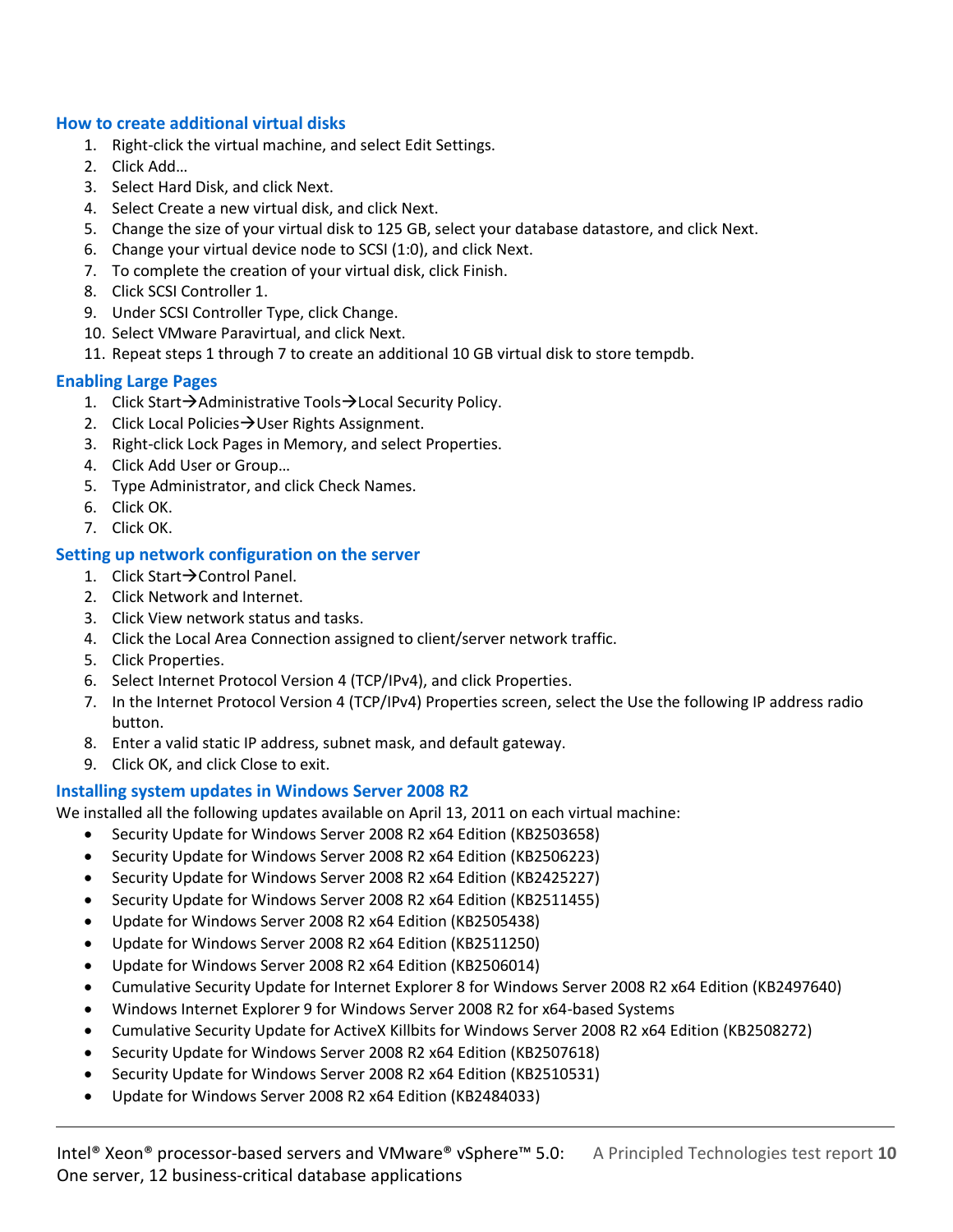- Security Update for Windows Server 2008 R2 x64 Edition (KB2509553)
- Security Update for Windows Server 2008 R2 x64 Edition (KB2506212)
- Security Update for .NET Framework 3.5.1 on Windows 7 and Windows Server 2008 R2 SP1 for x64-based Systems (KB2446710)
- Update for Windows Server 2008 R2 x64 Edition (KB2524375)
- Security Update for Windows Server 2008 R2 x64 Edition (KB2508429)

#### **Installing SQL Server 2008 R2 on the VM**

- 1. Insert the DVD into the physical DVD drive.
- 2. Right-click the VM, and choose Power $\rightarrow$ Power On.
- 3. Right-click the VM, and choose Open Console.
- 4. Click the connect CD/DVD button. Choose CD\DVD Drive 1, Connect to host device.
- 5. On the Autoplay menu, click Run SETUP.EXE.
- 6. If the application prompts you to install the .NET Framework, click OK to install.
- 7. At the SQL Server Installation Center screen, select Installation.
- 8. Click New Installation or add features to existing installation.
- 9. At the Setup Support Rules page, click OK.
- 10. Enter the product key, and click Next.
- 11. At the License Terms screen, accept the license terms, and click Next.
- 12. At the Support Files screen, select Install.
- 13. At the Setup Support Rules screen, click Next.
- 14. At the Setup Role screen, select SQL Server Feature Installation, and click Next.
- 15. At the Feature Selection screen, choose Database Engine Services, Client Tools Connectivity, Client Tools Backwards Compatibility, Management Tools – Basic, and Management Tools – Complete, and click Next.
- 16. At the Installation Rules screen, click Next.
- 17. At the Instance Configuration screen, click Next.
- 18. At the Disk Space Requirements screen, click Next.
- 19. At the Server Configuration screen, type Administrator as the account name and Password1 as the password for the SQL Server Agent and the SQL Server Database Engine services, and click Next.
- 20. At the Database Engine Configuration screen, select Mixed Mode as the authentication mode, enter your password for the (sa) account, and click Add Current User to add the Administrator to the SQL server administrator's account. Click Next.
- 21. At the Error Reporting screen, click Next.
- 22. At the Installation Configuration Rules screen, click Next.
- 23. At the Ready to Install screen, click Install.
- 24. At the Complete screen, click Close.

#### **Configuring SQL Server to run Benchmark Factory 6.5**

- 1. Click Start $\rightarrow$ All Programs $\rightarrow$ Microsoft SQL Server 2008 R2 $\rightarrow$ SQL Server Management Studio.
- 2. Select SQL Server Authentication, type sa and Password1 as your login and password respectively, and click Connect.
- 3. Right-click Databases, and select New Database.
- 4. Set your initial size for your database and log files. This will pre-grow the database and logs to the size you wish to create.
- 5. Click in the Path Column, set a path for the database and logs to your appropriately sized virtual hard disk, and click OK.

#### **Moving and splitting tempdb**

- 1. Click Start $\rightarrow$ All Programs $\rightarrow$ Microsoft SQL Server 2008 R2 $\rightarrow$ SQL Server Management Studio.
- 2. Click New Query.

Intel® Xeon® processor-based servers and VMware® vSphere™ 5.0: A Principled Technologies test report **11** One server, 12 business-critical database applications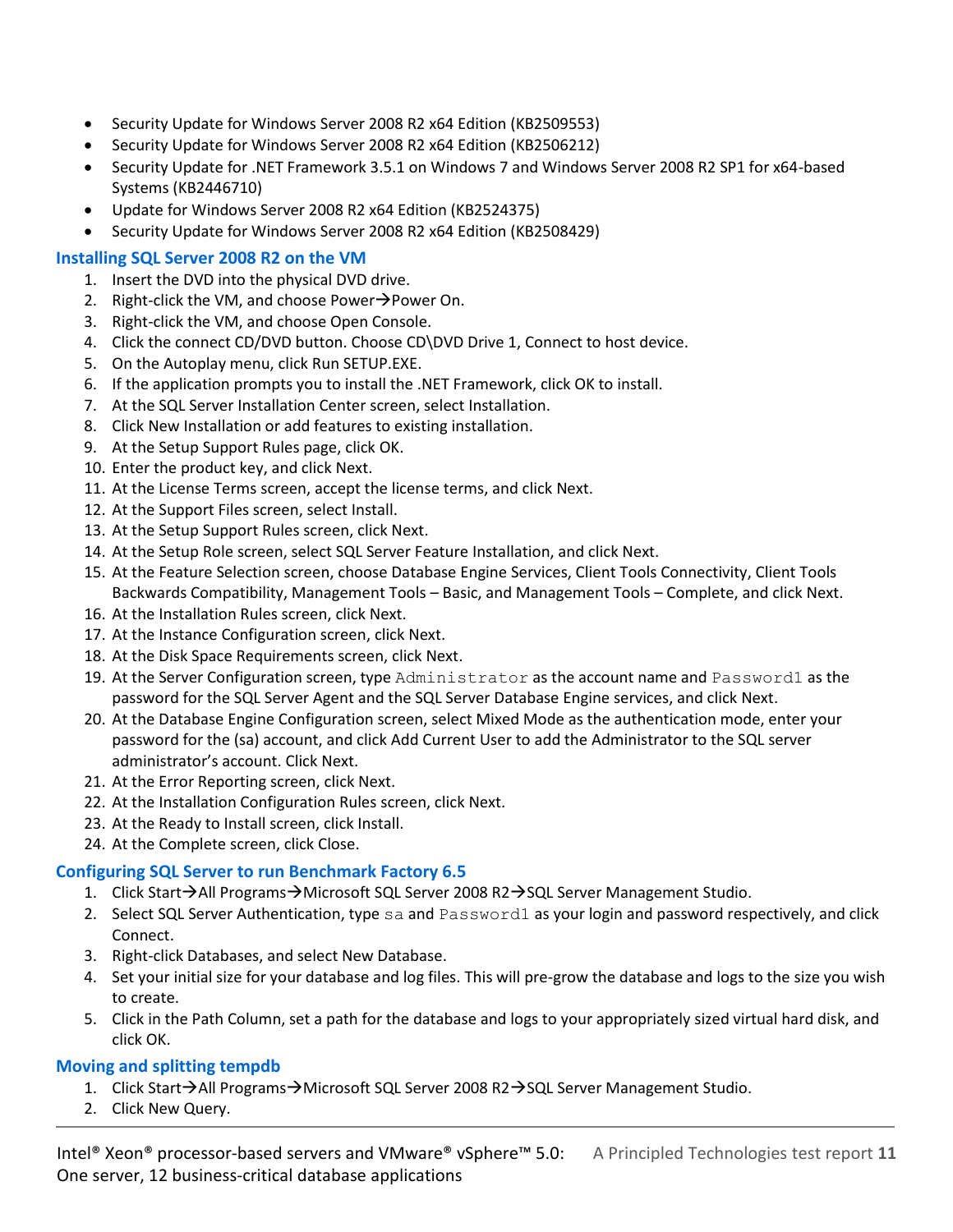3. Type and run the following query to move tempdb:

```
use master;
GO
ALTER DATABASE tempdb 
MODIFY FILE ( NAME = tempdev , FILENAME = 'F:\TempDB\tempbb.mdf' )
GO
ALTER DATABASE tempdb 
MODIFY FILE ( NAME = templog, FILENAME = 'F:\TempDB\tempbb.1df' )
GO
```
- 4. Expand Databases  $\rightarrow$  System Databases, and right-click tempdb.
- 5. Click Properties.
- 6. Click Files.
- 7. Click Add three times.
- 8. Set the Initial Size, Path, and File Name for your three new tempdb files, and click OK.

#### **Setting up the client**

We used a Supermicro 6026T-NTR+ as a host server to virtualize clients. We installed a fresh copy of Windows 7

Professional Edition on each client machine.

#### **Installing Benchmark Factory on the client**

- 1. Right-click BenchmarkFactory\_6\_5\_0\_332.msi and select Install.
- 2. At the Welcome Screen, click Next.
- 3. Accept the License Terms, and click Next.
- 4. At the Destination Folder screen, click Next.
- 5. At the Ready to Install the Program screen, select Yes, install the default repository database, and click Install.
- 6. At the Installation Wizard Completed screen, click Finish.
- 7. Click Start $\rightarrow$ All Programs $\rightarrow$ Quest Software $\rightarrow$ Benchmark Factory for Databases.
- 8. At the Benchmark Factory repository tables prompt, click OK.
- 9. At the Load Scenario Wizard, click Cancel.
- 10. Click Help, and select Licensing.
- 11. Select Modify $\rightarrow$ Edit Key, and enter Benchmark factory Authorization Key and Site Message.
- 12. Click OK, and click Close. Restart Benchmark Factory.

#### **Configuring Benchmark Factory**

- 1. Click Start $\rightarrow$ All Programs $\rightarrow$ Quest Software $\rightarrow$ Benchmark Factory for Databases.
- 2. At the Welcome to the Load Scenario Wizard screen, click Next.
- 3. At the Select Load Scenario screen, select Industry standard benchmarks (TPC-C, TPC-E, TPC-H…), and click Next.
- 4. At the Select Benchmark screen, select TPC-H, and click Next.
- 5. At the Select Profile screen, click New.
- 6. At the Welcome to the Profile Creation wizard, click Next.
- 7. Choose Microsoft SQL Server (Obsolete), and click Next.
- 8. At the Connection Information screen, enter the server name, select SQL Server Authentication as the Authentication mode, and enter login credentials.
- 9. Select the TCPH database, and click Next.
- 10. At the Profile Name screen, enter a name for the newly created profile, and click Next.
- 11. Click Finish.
- 12. At the Select Profile screen, select the newly created profile, and click Next.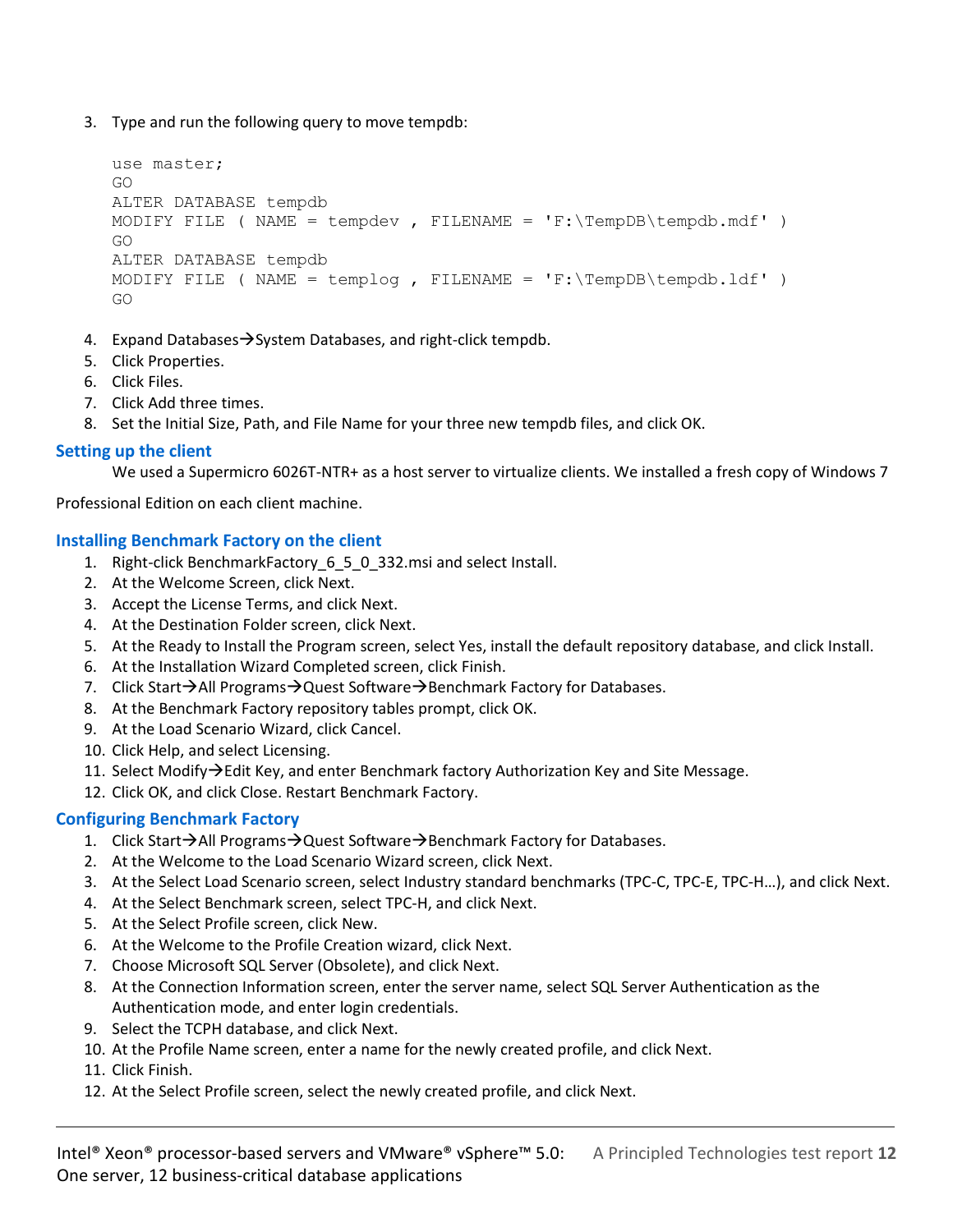- 13. At the Benchmark Scale screen, enter the appropriate benchmark scale, and click Next.
- 14. Select Create a new Benchmark Factory Script file, and click Next.
- 15. Uncheck Do you want the job to be automatically submitted to the jobs Queue?, and click Finish.

#### **Executing the benchmark**

We completed the following steps each time we executed a full run in order to best simulate a business

intelligence scenario. We performed three runs on each server to ensure that our results were valid representations of

server performance. We ran steps 7 and 8 on only the first run.

#### **Starting the run**

- 1. Turn on all 12 virtual machines one at a time to best allocate server resources to the VMs.
- 2. Run the following script to start SQL Server on the VMs under test:

```
cd "c:\Program Files\Microsoft SQL Server\MSSQL10_50.MSSQLSERVER\MSSQL\Binn" 
sqlservr.exe -c -x –E
```
- 3. Open Benchmark Factory on all 12 clients.
- 4. Wait 10 minutes.
- 5. Queue up the Power task.
- 6. Wait until Benchmark Factory finishes.
- 7. Run the following SQL script to disable SQL statistics:

```
USE [master]
GO
ALTER DATABASE [tpch150s] SET AUTO CREATE STATISTICS OFF
GO
ALTER DATABASE [tpch150s] SET AUTO UPDATE STATISTICS OFF
GO
ALTER DATABASE [tpch150s] SET DATE_CORRELATION_OPTIMIZATION ON
GO
```
- 8. Restart all 12 virtual machines.
- 9. Wait 10 minutes.
- 10. Queue up the Power task. This run is meant to be used as a tuning run to load the database into memory.
- 11. Wait 10 minutes.
- 12. Queue up the Power task.